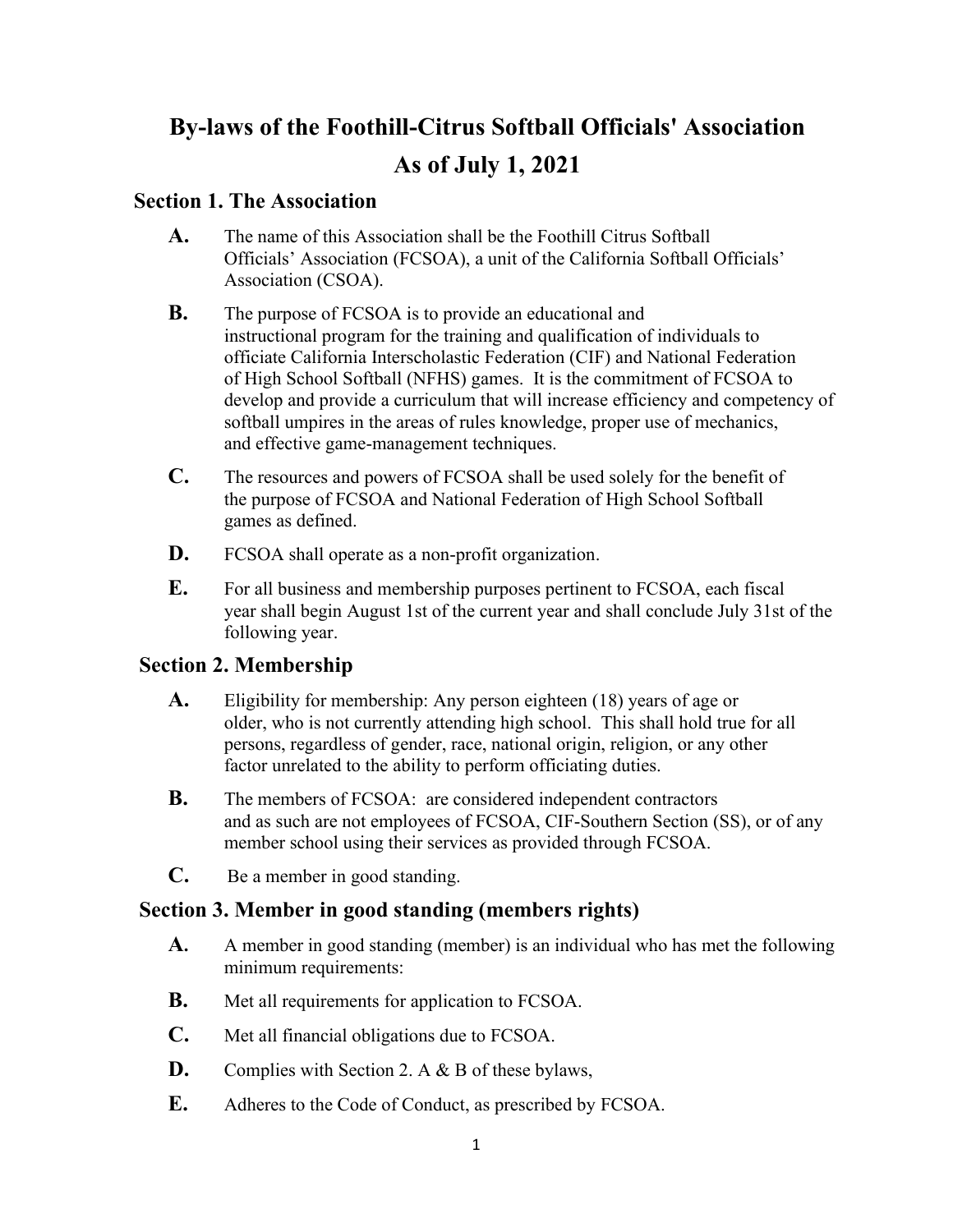- **F.** Submits and has on file with the Secretary, a signed copy of the personal liability insurance declaration form as provided by FCSOA.
- **G**. No person shall be permitted to participate in any FCSOA functions until the release and hold harmless form has been completed and submitted.
- **H.** The right to attend and participate in general membership meetings.
- **I**. The right to attend and participate in field clinics and special membership meetings and functions.
- **J**. The right to vote on matters presented to the membership.
- **K**. The right to vote in general elections and/or hold office.
- **L.** The right to attend Board meetings while the Board is not in Executive Session.
- **M.** The right to speak and present to the Board on matters pertinent to the FCSOA or its members.
- **N.** Classification as a member shall be determined by the secretary and approved by the Board.

## **Section 4. Process for Classification as a Member:**

- **A.** The secretary and or treasurer shall receive all documents relevant to Section 3. as submitted by the member-applicant, and verify that all requirements therein have been met
- **B.** The secretary shall compile a list of all applicants who have fulfilled their requirements pursuant as stated within Section 3. This list shall be submitted to the Board.
- **C.** The Board shall review, discuss and vote on the list regarding any points pertinent to acceptance or rejection of any applicants as members, and shall vote on the acceptance of applicants.

#### **Section 5.** *Certified Umpire (Umpires)*

- **A.** An umpire is a member who has also met the following minimum requirements and is certified by the Instructional Chair and approved by the Executive Board.
- **B.** Met the classroom attendance requirements as prescribed in the Instructional Curriculum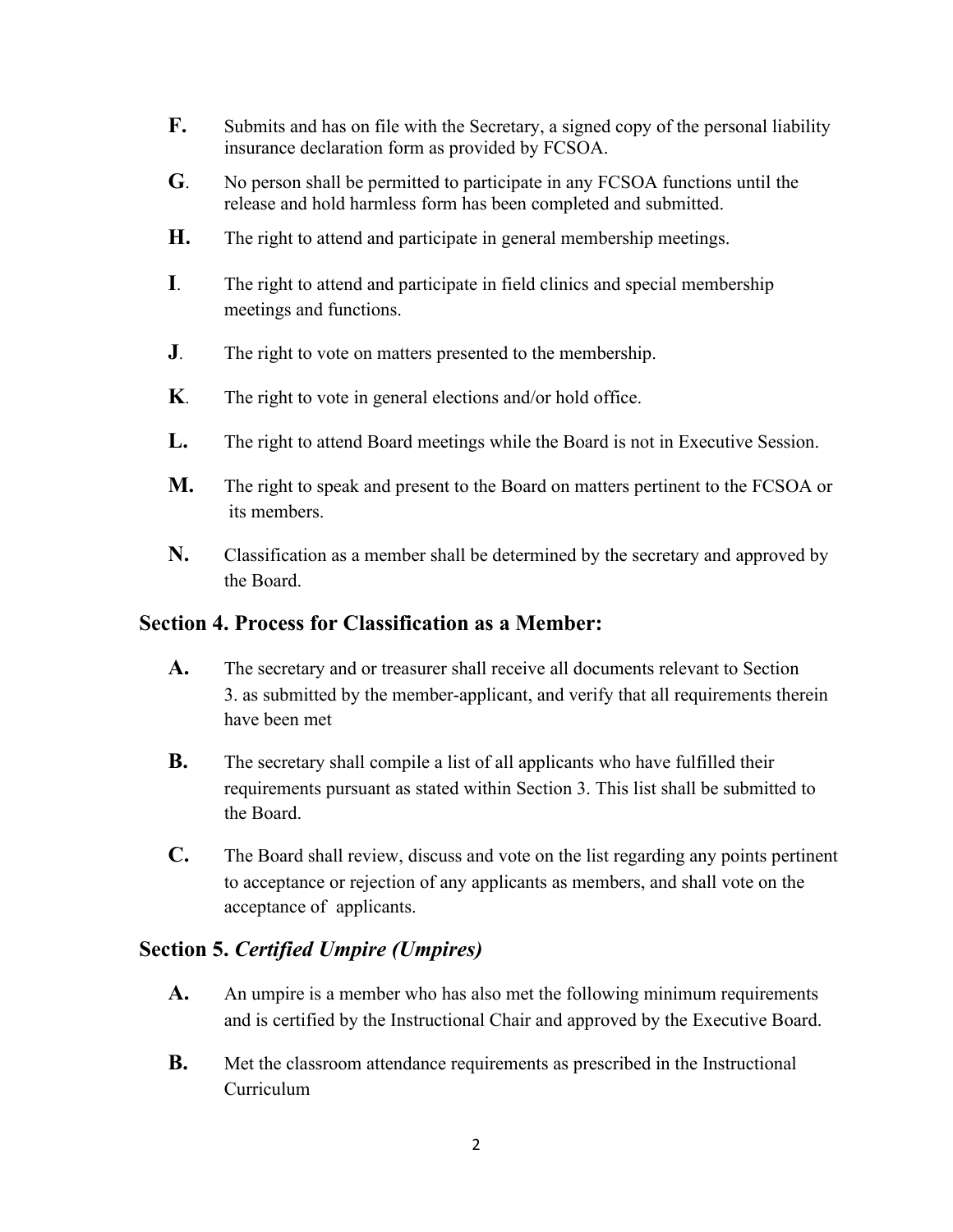- **C**. Met the field work requirements as prescribed in the Instructional Curriculum.
- **D**. Met the testing requirements as prescribed in the Instructional Curriculum.
- **E.** Completed the NFHS certification exam satisfactory to the requirements of CSOA & NFHS.
- **F**. Has on file a completed FCSOA registration form for the current season.
- **G**. Has on file with the secretary proof of personal liability insurance declaration as prescribed by the Board for the current season.
- **H**. Has on file with the secretary a signed copy of the "No Show Policy" for the current season.
- **I.** Has on file with the secretary a signed copy of the "Code of Conduct" for the current season.

#### **Section 6. All umpires have the following rights:**

- **A.** Rights entitled to members.
- **B**. Eligibility to receive CIF-sanctioned game assignments under the jurisdiction of FCSOA.
- **C**. Certification is not a guarantee to any umpire that game assignments will be offered.
- **D.** Certification as an umpire shall be determined by the instructional chair, and approved by the Board.
- **E**. The instructional chairperson shall receive all documentation required in Section 5. submitted by their appointed instructional staff, the candidate-umpire, and/or the governing body of another qualifying agency/Association.
- **F.** The instructional chairperson shall compile a list of all candidates who have fulfilled their requirements pursuant as stated within Section 5.
- **G**. The Board shall review the list, discuss any points pertinent to acceptance or rejection of any candidates as qualified umpires, and shall vote on the acceptance of candidates prior to the release of the master schedule.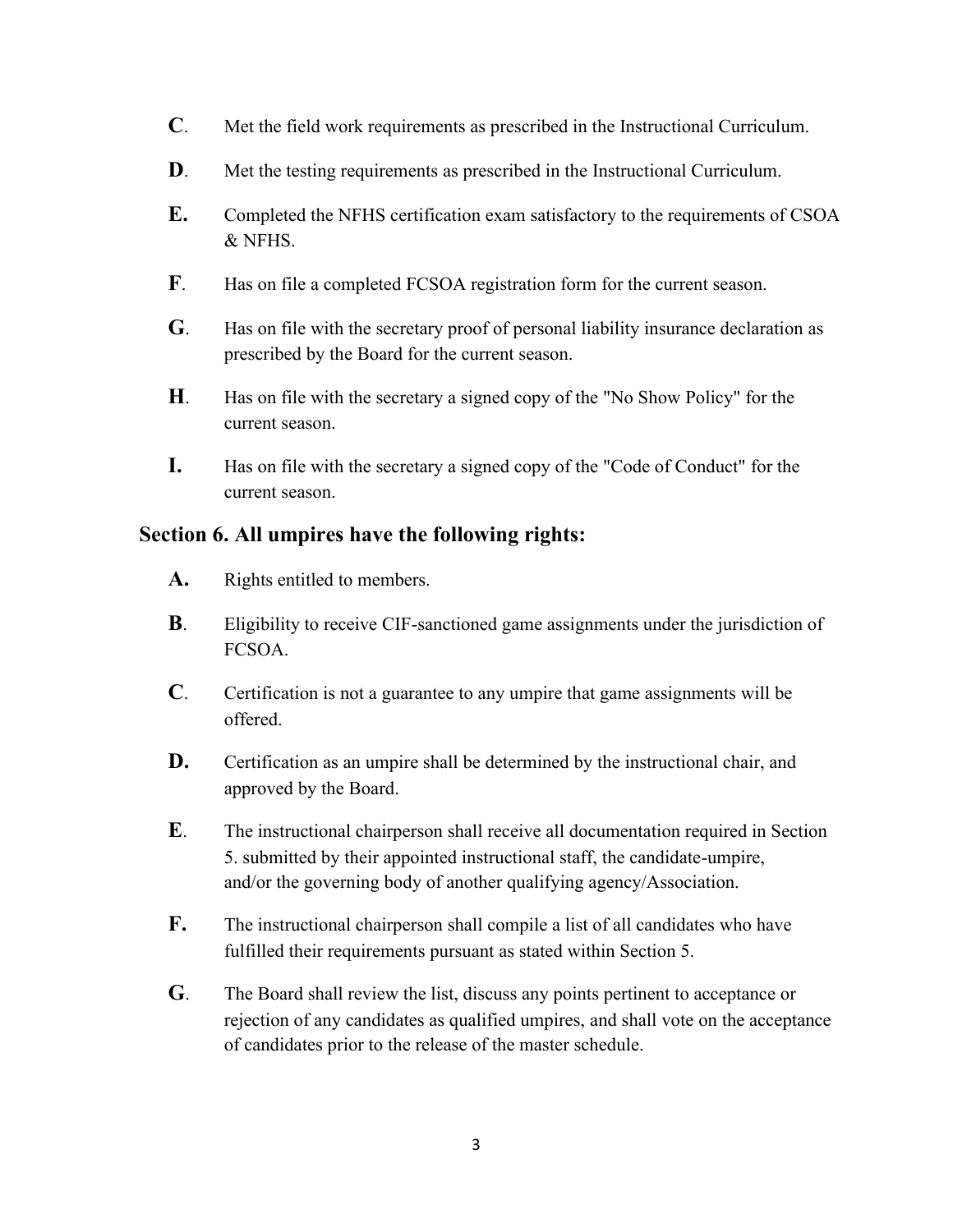**H.** The Board may vote to accept the list of candidates in its entirety, provided there are no objections by any voting Board member relevant to the eligibility of an individual candidate or candidates.

#### **Section 7. Removal and Reinstatement of Status of umpires:**

- **A**. Qualification as a member in good standing is a prerequisite of a qualified umpire should a qualified umpire lose status as a member in good standing, removal of status as a qualified umpire is effective upon notification.
- **B**. Failure to meet the requirements of membership and/or certification as an umpire will result in immediate removal of all games.
- **C.** Re-issuance of game assignments may be offered upon completion of requirements for membership and umpire certification upon approval of the Board.

#### **Section 8. Disclosure requirements:**

- **A.** It is required that any member of FCSOA must notify the Secretary-Treasurer at the first scheduled meeting of the year as soon afterwards including but not limited to:
- **B**. Member in another officiating unit.
- **C.** Employment in or ties to a school.
- **D**. It is each members responsibility to practice ethical and reasonable decision making in the acceptance, declination and/or turning back of game assignments. If evidence is found that any umpire is acting in any way that jeopardizes the integrity and/or authority of FCSOA, such evidence may be subject to review by the Ethics Council, as stated within Section 5.
- **E.** No dual member shall office and/or position in the FCSOA

## **Section 9**. **Resignations and Terminations of Membership**

- **A.** Membership in FCSOA shall terminate upon a receipt of a member's formal letter of resignation to the Board:
- **B**. Failure to voluntarily meet the requirements as prescribed within Section 2.04 will constitute a resignation member.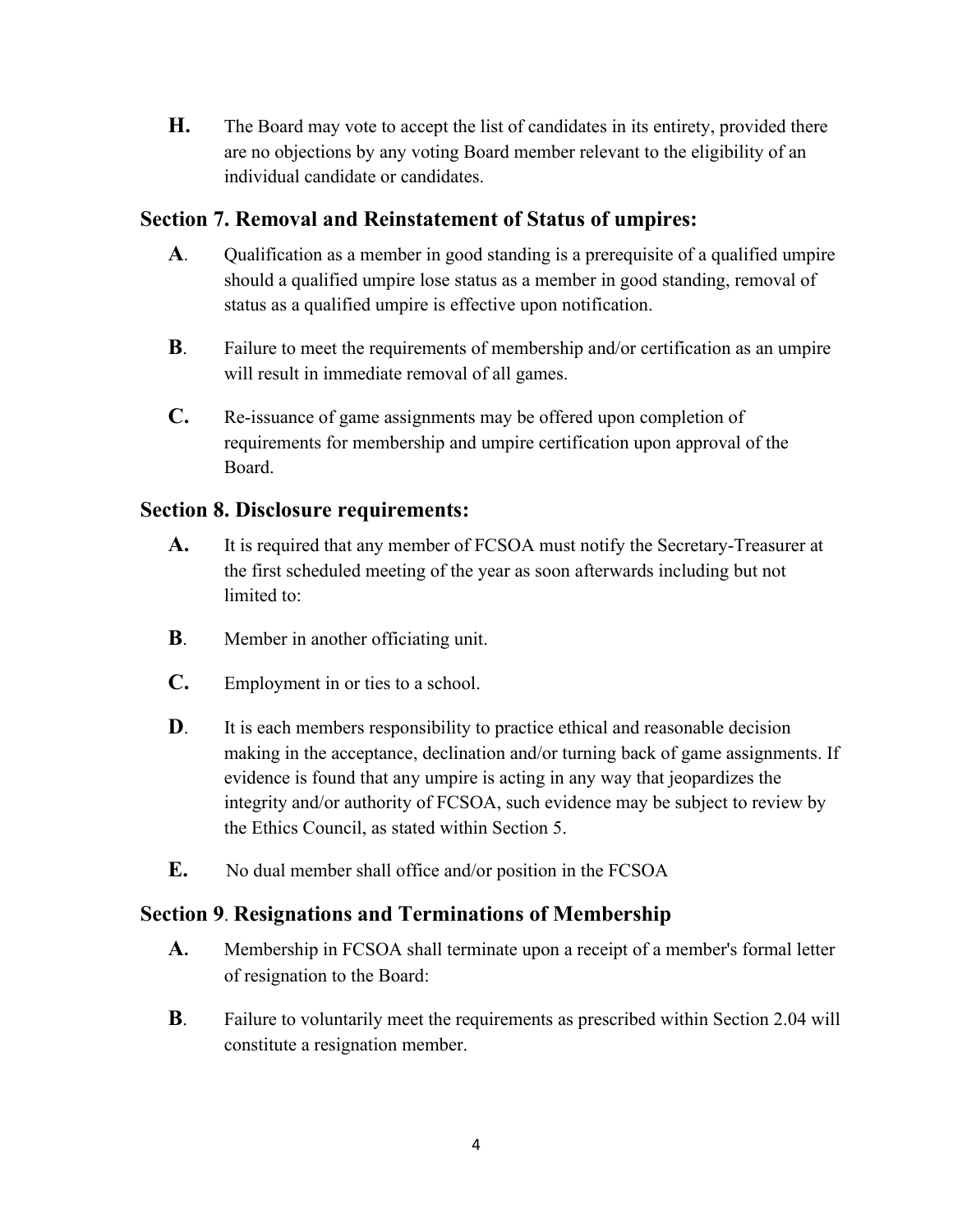- **C.** At the discretion of the Board, monies paid to FCSOA may be returned to the member upon resignation.
- **D.** Membership in FCSOA may be terminated by authority of the Board for failure of a member to meet or maintain all requirements as a member in good standing pursuant as prescribed within Section 3.
- **E**. Membership in FCSOA may be terminated by the authority of the Board based upon a recommendation of the Ethics Council pursuant to Section 14.

#### **Section 10. Executive Board of Directors (the Executive Board)**

- **A.** There shall be one president, elected by a majority of the votes cast by the members of FCSOA. A vacancy of this position shall be filled according to the order of succession.
- **B**. The president shall appoint replacements for all vacant appointed positions and the office of vice-president. All such appointments are subject to approval by the Board.
- **C**. The president shall appoint all committees and their chairpersons, except as designated in these bylaws.
- **D.** Except where conflict of interest exists pursuant to Section 14. The president shall be the presiding officer at all general membership meetings. The president shall conduct these meetings in accordance with Parliamentary Procedure.
- **E.** The president shall supervise and oversee the affairs of this Association, and see that the by-laws of this Association are adhered to at all times.
- **F.** The president shall not have a vote on any Board matters, except to break a tie.
- **G.** Should the office of president become vacant, the highest ranking officer available shall become president for the remainder of the term.
- **H**. The order of succession, also to be used for the ranking of officers, is as follows:
	- **1.** President
	- **2.** Vice president
	- **3.** Secretary
	- **4.** Treasurer
	- **5.** Sergeant of Arms
	- **6.** Chairperson of the Ethics Council
	- **7.** Each member-at-large of the Board by seniority, as determined by consecutive time in office.
	- **8.** Each member of the Ethics Council by seniority, as determined by consecutive time in office.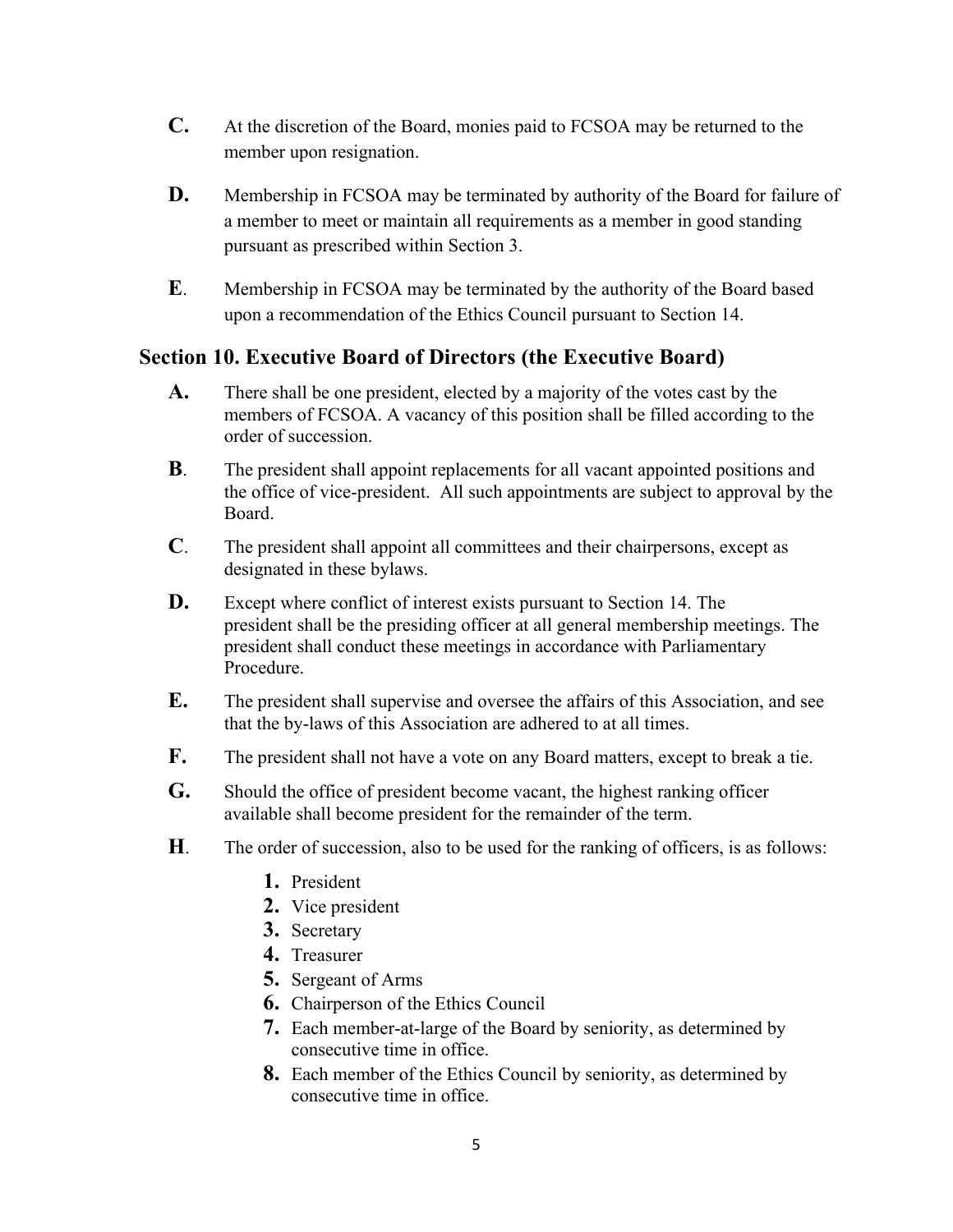- **I.** There shall be one vice-president, elected by a majority of the votes cast by the members of FCSOA or in case of a vacancy, appointed by the president and approved by the Board.
- **J.** The vice-president shall assist the president and shall be acting president at all meetings that the president is absent. While acting as president, the vice-president shall not have a vote on any Board matters, except to break a tie.
- **K**. The vice-president shall be a voting Board position.
- **L.** Should FCSOA choose to have a banquet, the vice-president will act as coordinator.
- **M.** Should the president appoint a committee for the coordination of the banquet, the vice-president shall preside as the committee chair.
- **N.** There shall be one secretary/ webmaster, elected by a majority of the votes cast by the members of FCSOA or in case of a vacancy, appointed by the president and approved by the Board.
- **O**. The secretary/webmaster shall keep a record of all business transactions by FCSOA and shall issue all correspondences and notices on behalf of FCSOA, its president, and the Board.
- **P.** The secretary/webmaster shall maintain a record of minutes of all Board and general membership meetings, a copy of which shall be posted publicly upon Board approval and inclusion in the unit's website.
- **Q.** The secretary/webmaster shall be responsible for posting on or removing from the units website any and all materials approved by the Board.
- **R.** The secretary/webmaster shall maintain a current roster listing all qualified umpires and other members of FCSOA.
- **S.** The secretary/webmaster shall notify members of all meetings.
- **T.** The secretary/webmaster shall be a voting Board member.

## **Section 11. Board Members at Large (the Board)**

**A**. There shall be one treasurer, elected by a majority of the votes cast by the members of FCSOA or in case of a vacancy, appointed by the president and approved by the Board.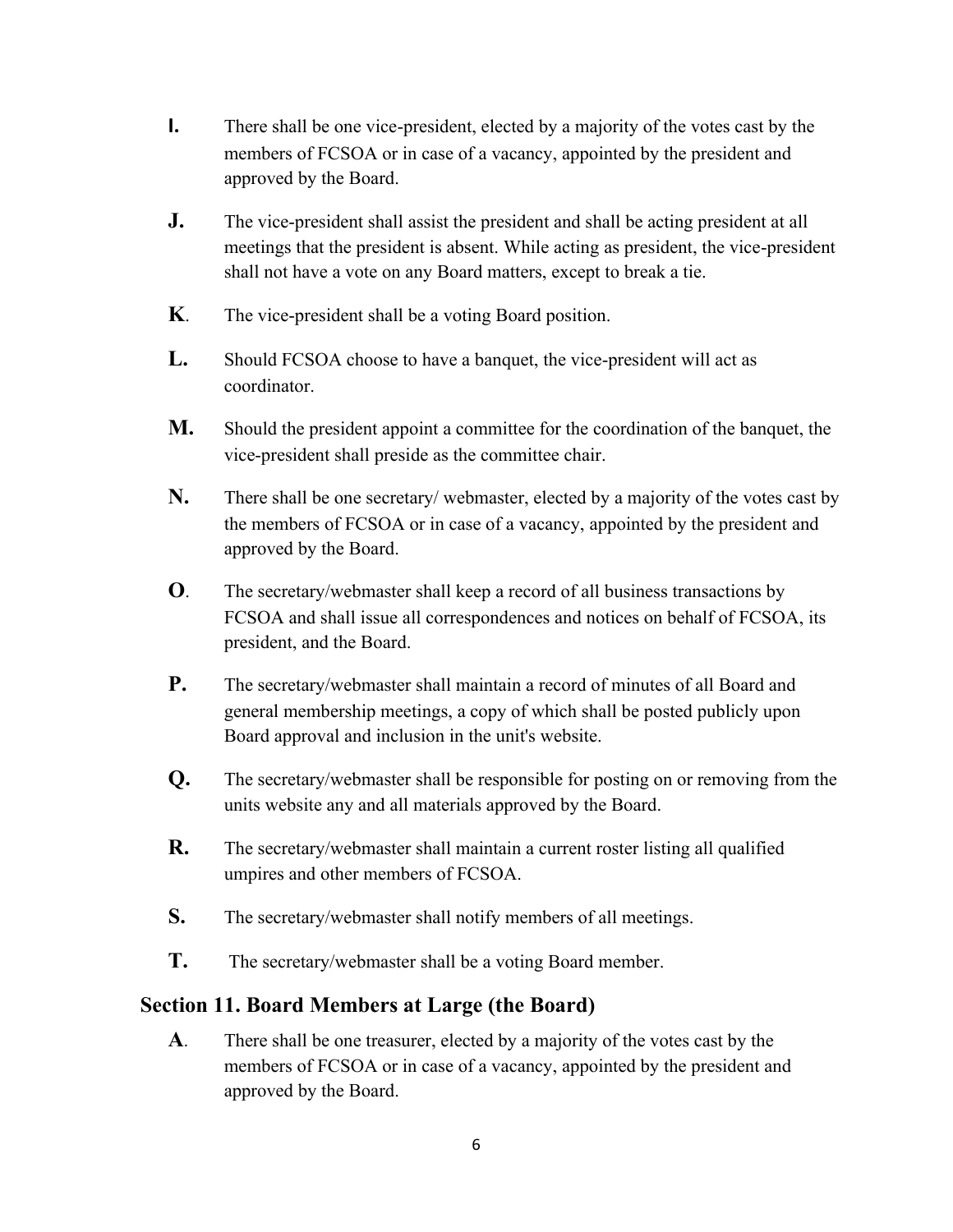- **B**. The treasurer shall submit in writing prior to June 30th of each year a proposed budget for the current fiscal year to the Board for approval.
- **C.** The treasurer shall be the Chief Financial Officer of FCSOA and shall be responsible for all monies and financial records.
- **D.** The treasurer shall issue instructional kits to all members.
- **E.** The treasurer shall deposit FCSOA's account, all funds received on behalf of FCSOA.
- **F.** The treasure shall submit in writing prior to July 31st of each year a financial report for the completed fiscal year to the Board for approval.
- **G.** The banking account used for FCSOA business shall be listed with the names of the treasurer and the president. The vice-president shall also be listed on the banking account.
- **H.** The treasurer shall be a voting Board position.
- **I.** There shall be one sergeant of arms, elected by a majority of votes cast by the members of FCSOA, or in the case of a vacancy, appointed by the president and approved by the Board.
- **J.** The sergeant of arms shall be a voting Board member position.
- **K.** Board members at-large.
- **L.** There shall be five members-at-large of the Board of directors (Board members), each elected by a majority of the votes cast by the members of the Association present at a scheduled election meeting.
- **M.** Any vacant positions for Board member at-large shall be filled by an election held on the first available date, under the provisions of the election process and direction of the Board.
- **N.** Each Board member is expected to attend all Board meetings, and while present shall have a vote on all issues brought before the Board.
- **O.** Each Board member at large may serve on no more than two designated committees.

#### **Section 11. Functions of the Board**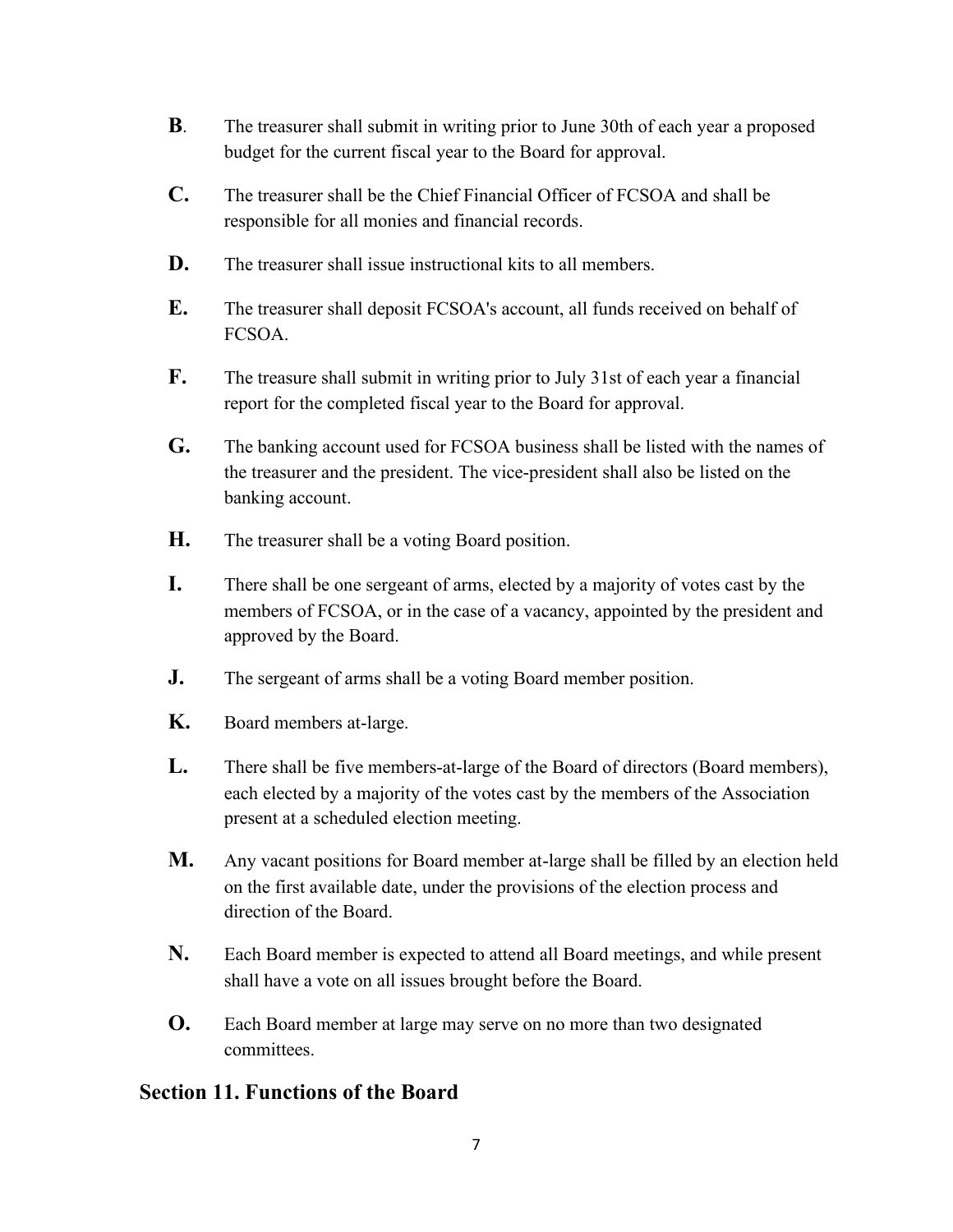- **A.** The Board shall conduct, manage and administer the affairs of this Association and shall direct the handling of all of its funds and properties. The Board shall approve the expenditures of any funds and shall set the amounts of fees or expenses that are paid to any member of this Association for services rendered to this Association. The Board shall at no time permit the funds of this Association to be depleted.
- **B.** The Board shall enforce the provisions of the by-laws and make recommendations and decisions regarding all matters affecting this Association. The Board shall conduct the interview and determine appointment procedures for the positions of instructional chairperson, assignor and webmaster at such times that either of these positions becomes vacant.
- **C.** The Board shall oversee and assist in the administration of the instructional program as implemented by the instructional chair. The Board shall secure a site for general meetings, set the schedule for such meetings, and incorporate the instructional program into the general meeting agenda. The instructional program will include the staff of instructors, as approved by the Board from a list of recommendations.
- **D.** The Board shall oversee and assist in the administration of the assignment of CIFcertified umpires to sanctioned softball games as directed by the assignor.
- **E.** The financial report shall be audited by the Board prior by the end of the current fiscal year.
- **F.** The published financial report, after having been approved by the Board, shall be distributed to all members by the first general meeting of the new season.
- **G.** No Association expenditures shall be made without Board approval
- **H.** The Board shall vote on all measures presented to the Board. Board approval of any measure requires a majority of vote by a majority of the Board members.

#### **Section 12. Attendance**

**A.** In order to insure the continuity of operations of FCSOA, all executive Board Members and Board Members at large are expected to attend meetings on a regular basis.  $\overline{3}$  unexcused absences by a Board member will result in the automatic removal of the Board member.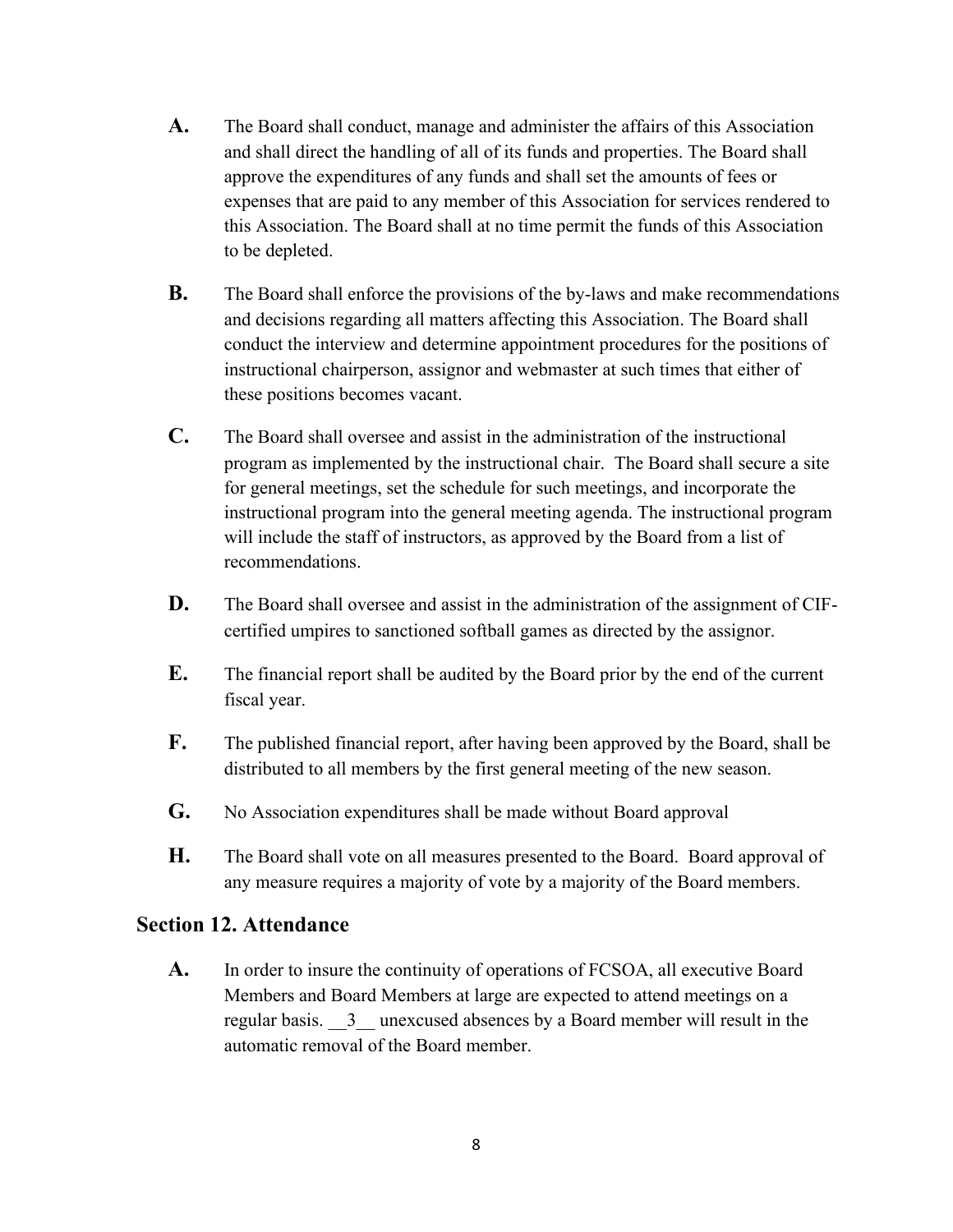## **Section 13. Appointed Members (Supported Staff)**

- **A.** There shall be one instructional chairperson, appointed by the Board. An interview and appointment process will be conducted for filling of the position upon the termination of the instructional chairperson's term.
- **B.** The instructional chairperson shall direct and supervise a program of instruction that meets or exceeds the minimum requirements by NFHS, CSOA & CIF for training and qualifying members of FCSOA as certified members.
- **C.** The instructional chair shall submit to the Board a plan of instruction prior to October of each year for approval. This plan must include:
- **D**. Curriculum that meets the minimum requirements for NFHS certification,
- **E.** Training in 1-umpire mechanics,
- F. Training in 2-umpire mechanics,
- **G**. An opportunity for training in 3-umpire mechanics.
- **H.** The instructional chairperson shall direct and organize discussions or classroom groups.
- **I.** The instructional chairperson shall establish the procedures by which attendance at and/or participation in instructional meetings, clinics or other curricular activities will be documented.
- **J.** The instructional chairperson shall preside over the portions of the meetings relating to softball rules and officiating mechanics.
- **K.** The instructional chairperson shall compile and update a written list of all Association members qualified to officiate CIF Softball games. This list shall be submitted to the assignor and secretary-treasurer.
- **L.** The instructional chairperson or their instructional staff shall evaluate all new and transfer umpires to determine their abilities and shall make recommendations for ratings to the Board for approval by the Board.
- **M.** The instructional chairperson shall establish a process for classifying all umpires based on skill level, subject to the approval of the Board.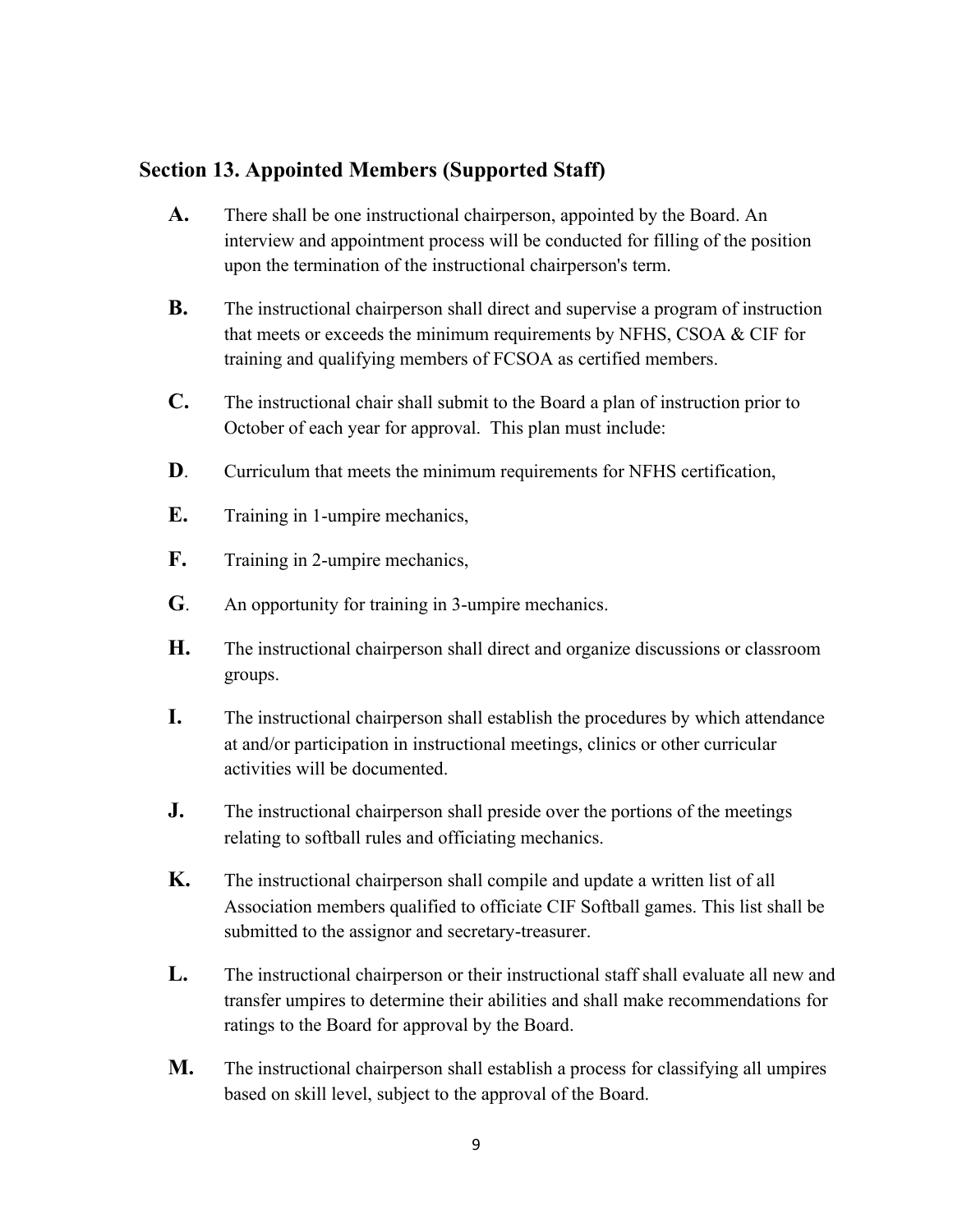- **N.** The instructional chairperson shall schedule and preside over the ratings committee meeting, to be held prior to the end of the fiscal year.
- **O.** The new ratings shall be posted publicly no later than thirty (30) days after the rating meeting.
- **P.** The instructional chairperson shall be a non-voting Board position.
- **Q.** There shall be one assignor, appointed by the Board. An interview and appointment process will be conducted for filling of the position upon the termination of the assignor's term.
- **R.** The assignor shall be responsible for assigning members who are certified umpires to all CIF-sanctioned softball events.
- **S.** The assignor may, at their leisure and expense, upon approval by the Board subject to an interview and appointment process, appoint an assistant(s), who is/are the responsibility of the assignor.
- **T.** The method by which the assignor determines the assignments of the master schedule of the certified umpires shall be submitted to the Board for review and approval.
- **U.** The assignor shall be a non-voting Board position.

#### **Section 14. The Council of Inquiry, The Ethics Council (the Council)**

- **A.** There shall be five members of Council
- **B.** Three Council members shall be elected by the membership.
- **C.** One Council member shall be elected by the Board
- **D.** One Council member shall be appointed by the president and approved by the Board. This member shall be Chairperson of the Council. The Chairperson of the Council shall preside over all meetings of the Council.
- **E.** Removal of any Council Member shall be done under the rules of impeachment per Section 11 of these bylaws.
- **F.** The Ethics Council shall conduct all meetings held for the purpose of determining whether a member has engaged in unprofessional conduct or has acted in any manner which is detrimental to the welfare and purpose of FCSOA or is in violation of the Code of Conduct.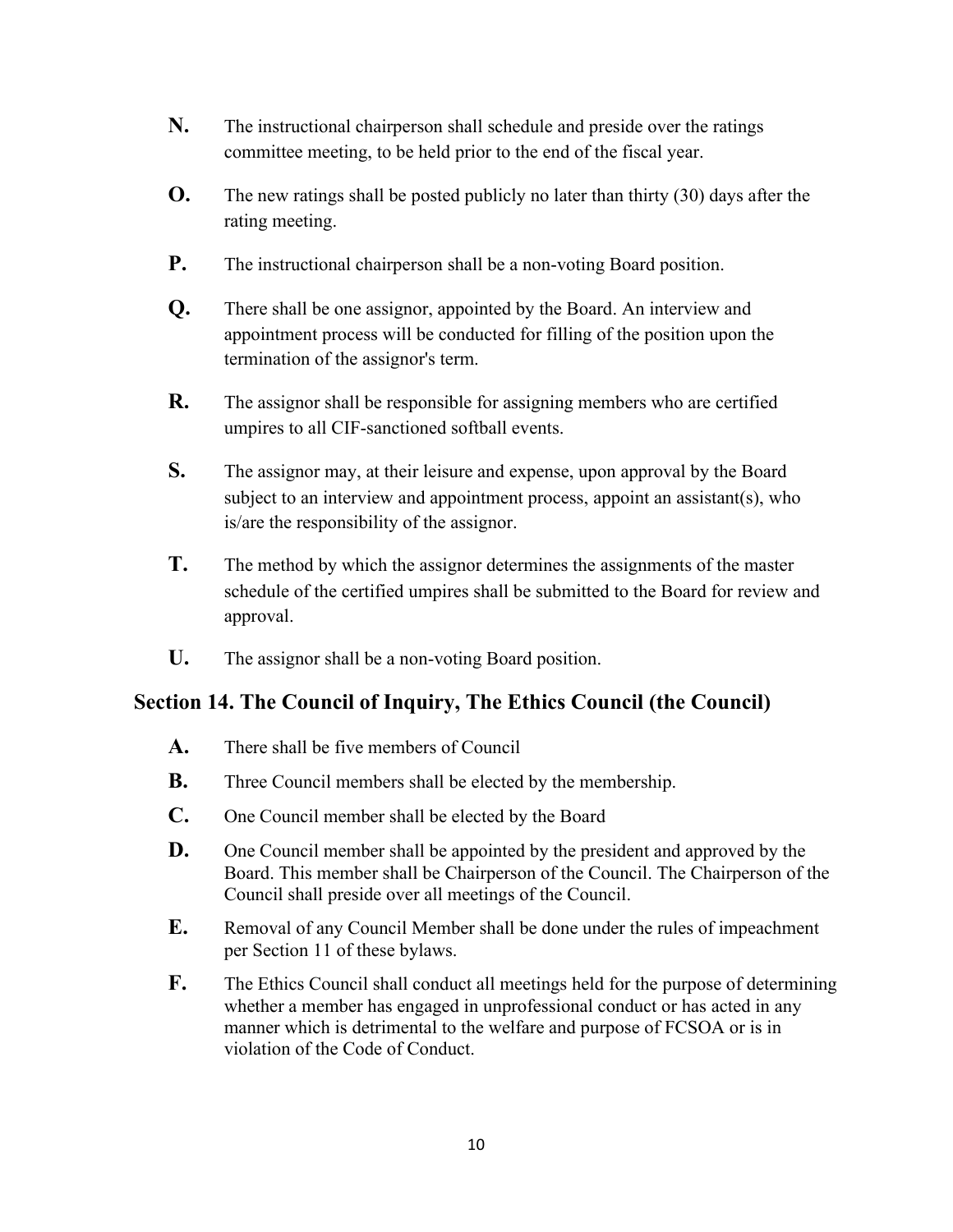- **G.** A complaint will be initiated by a formal written statement of the complaint submitted to the Ethics Council by another member or by a member of the public at large.
- **H.** A member who has had a complaint lodged against them shall have a right to respond to the complaint in writing and such a response shall be submitted to the Ethics Council prior to the rendering of any decision.
- **I.** The Ethics Council, being a council of inquiry and due process, shall determine all corrective and/or disciplinary measures, subject to approval by the Board.
- **J.** All decisions made by the Ethics Council shall be reported to the Board in a timely manner.
- **K**. Any action(s) taken by the Ethics Council may be appealed only to the FCSOA Board.

## **Section 15. Auditing Committee**

- **A.** The Auditing Committee shall consist of two (2) members who are not members of the Board, Council, or any other committee.
- **B.** The Committee shall audit the books of FCSOA by the end of the current fiscal year. A written report from this audit shall be submitted to the Board at the beginning of the new fiscal year.

## **Section 16. Ratings Committee**

- **A.** The ratings committee shall consist of at least one (1) member for every ten (10) umpires on the Umpire roster, selected as follows:
- **B.** The Instructional chairperson shall be the chairperson of the Ratings Committee
- **C.** The Instructional staff members and at least one non-instructor member of the Ethics Council shall be members of the ratings committee.
- **D.** The president shall appoint additional members as needed to meet the requirements of Section 16.
- **E.** The ratings committee shall be responsible for the ratings of all umpires, in accordance with the guidelines set forth by the standing order.

#### **Section 17. Other Committees**

- **A.** Other committees may, at the discretion of the president, be established appointment by the president to perform specific duties as needed by the Association.
- **B.** All actions by these committees that affect the welfare and/or operation of the Association shall require Board approval.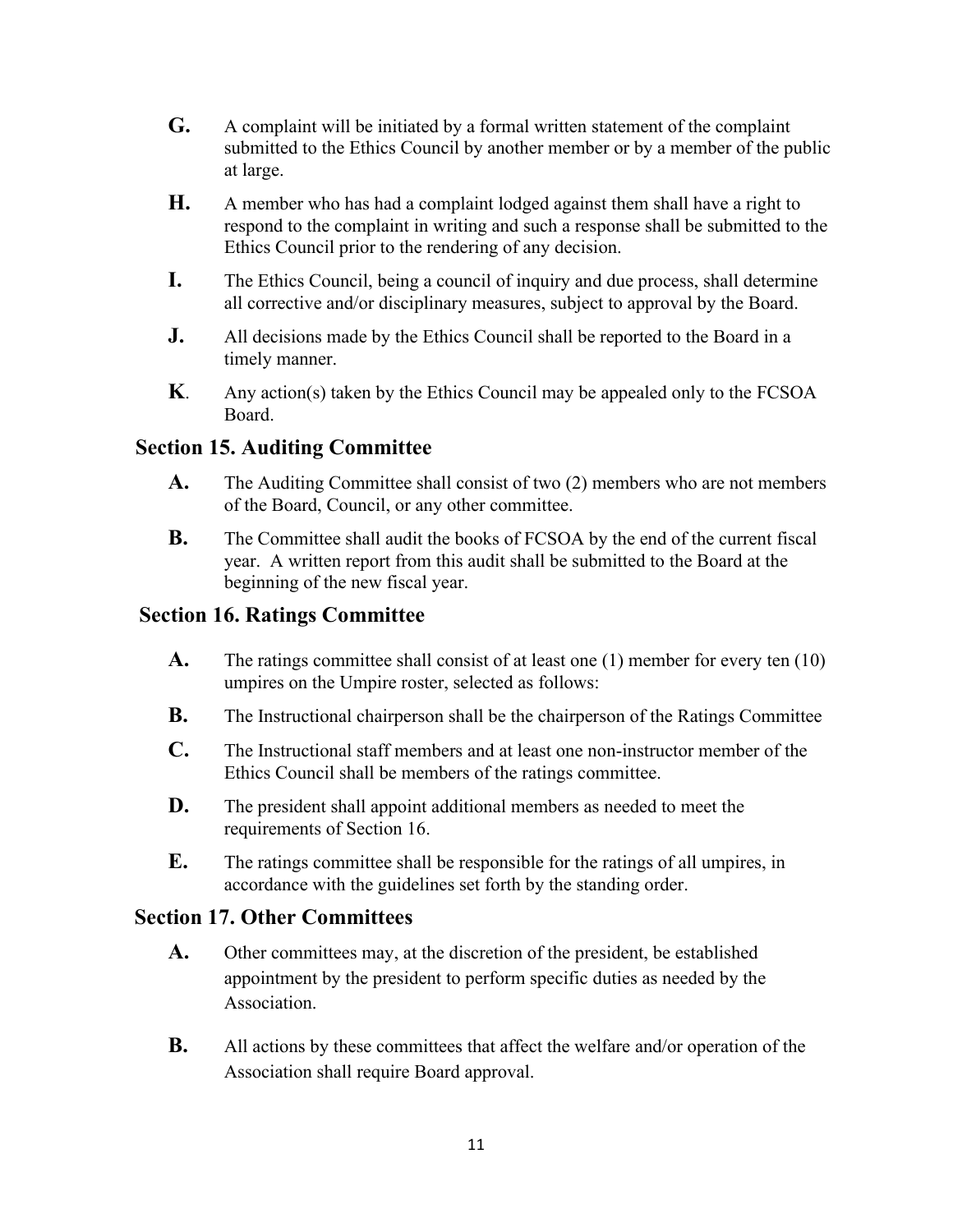#### **Section 18. Election of officers**

- **A.** The candidates for the office of vice-president, secretary-treasurer, the five Board members and the two elected Ethics Council members shall be nominated by any qualified member at the next to the last general meeting of the year, provided the candidate's term in office is about to expire. In extreme circumstances the President and Board of Directors may choose to freeze election i.e., Pandemic etc.
- **B**. Two (2) of the five (5) members at-large of the Board of Directors shall be elected during the odd years and the remaining three (3) shall be elected in the even years.
- **C.** The election shall be conducted at the last general meeting of each year. Any runoffs shall be conducted at the same meeting.
- **D.** All candidates shall be permitted to speak to the membership prior to distribution of ballots.
- **E.** The vote shall be by secret ballot and for online voting in extreme circumstance .
- **F.** There shall be no absentee ballots
- **G.** Two Ethics Council members who are non-candidates shall be responsible for the counting of the votes. The results of the election shall be announced after the votes have been counted. The counted ballots will be given to the secretary for storing. The number of votes each candidate received shall be shared to the Board.
- **H.** A candidate must receive a majority of the votes cast in the election to be declared the winner of the election.
- **I.** If a candidate does not receive a majority of the votes cast, a run-off election shall be conducted at the same meeting between the top two (2) candidates for the same office.

# **Section 19. Rules for electronic correspondence Re: voting on line, general membership meetings.**

- **A.** As the following is limited, these guidelines should be supplemented by related material in the current edition of *Robert's Rules*, indicated by the references in the section headings below.
- **B.** Quorum [*Robert's* (S3, S39)]. For an e-mail message to be part of a meeting, it must be sent to *all* members (with the exception of returned ballots). Other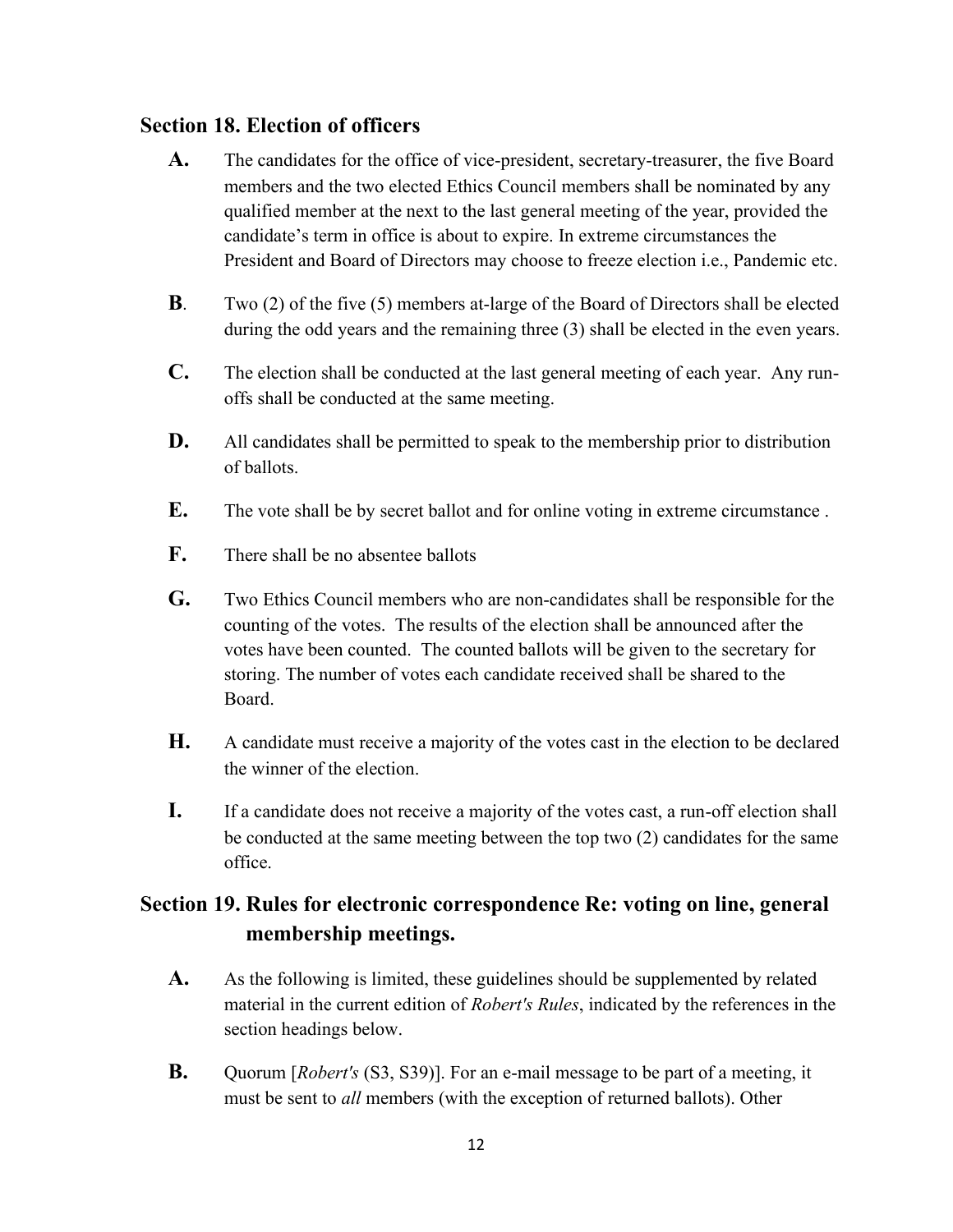messages may be sent for caucusing or other off-line discussion, but these are not officially part of the meeting.

- **C.** For a vote to be valid in the context of an e-mail meeting, a quorum of ballots must be returned. Unless otherwise provided for, this quorum is one half. This need for a vote quorum results from the fact that it is harder to know who is following an e-mail meeting than who is attending a face-to-face meeting; hence, the concept of a quorum based on attendance is less applicable to e-mail meetings.
- **D.** An equipment malfunction among the membership that significantly interferes with reading, writing, or delivering e-mail requires the chair to recess or adjourn the meeting without a vote. E-mail meetings shall not be held when equipment malfunction is a significant hindrance.
- **E.** Call to order [*Robert's* (S3)]. An e-mail meeting is called to order with a message from the chair containing a "subject" (or equivalent) line stating "Call to order" and a body beginning with "The e-mail meeting will come to order."
- **F.** The call-to-order message should explain which meeting has been called to order, because unlike attendees at ordinary meetings, members may be participating in multiple simultaneous e-mail meetings.
- **G**. Minutes [*Robert's (*S3)]. Minutes consist of the full transcript of the meeting, comprising all of the e-mail messages that were part of it. Their accuracy can usually be assumed, so minutes need not be read or approved in e-mail meetings.
- **H.** Floor [*Robert's* (S3)]. In an e-mail meeting, the floor is trivially and implicitly obtained simply by sending an e-mail message to the membership, and rules of order for obtaining the floor are generally unnecessary.
- **I.** Voting [*Robert's* (S4)]. A vote by e-mail shall be acceptable unless explicitly disallowed. To conduct an e-mail vote, a ballot is sent to the voting membership stating exactly what is to be voted on and containing at the beginning a clearly designated place for the member to mark a vote. The subject line (or equivalent) should contain the term "ballot."
- **J**. The simplest kind of vote is the *consensus vote*. The ballot specifies that only nay votes need be returned. No nay votes means the measure is approved, so no vote quorum applies.
- **K.** If a vote is to be counted, the ballot should clearly designate the choices.
- L. I vote \_\_\_\_\_\_\_\_ (fill in "yes," "no," or leave blank).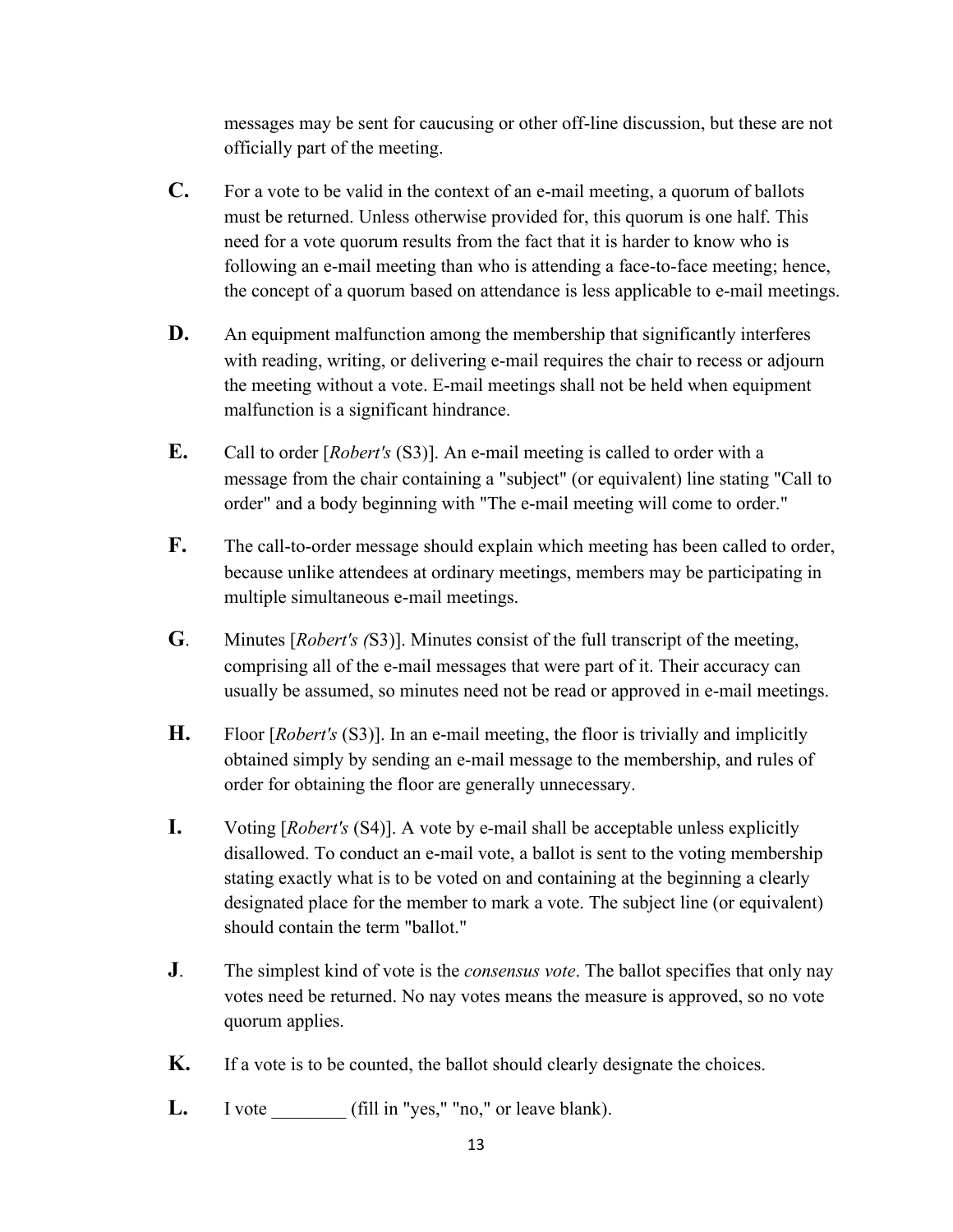- **M.** I vote for  $\qquad \qquad$  (fill in name of nominee re: "Jones," "Miller," "Wang," or leave blank).
- **N.** We will vote *terse public vote*, completed ballots are returned to the sender. Voting may be conducted by the chair, the secretary or a hired service provider. The votes for each option are tabulated to produce a report that accompanies the announcement of the result. This report is sent after a deadline (by default, one full business day after ballot distribution). Ballots returned after the deadline but received before the report is sent are valid votes and must be included in the report.
- **O**. Secret balloting may be conducted by the chair, the secretary or a hired service provider, who must be trusted to maintain the confidentiality of the ballots and to count them reliably. Alternatively, special software can be used for balloting, or a brief, appropriately scheduled face-to-face balloting session may be needed.
- **P.** Voting commissioner's [*Robert's* (S46)] in FCSOA will be two individuals the Vice President and the Secretary or a hired service provider.

#### **Section 20. Limitations for placement in Government office**

- **A.** The term of president shall be two (2) years.
- **B.** The term of vice president shall be two (2) years.
- **C.** The term of each member-at-large of the Board shall be two (2) years.
- **D.** No person shall concurrently hold more than one elected or appointed position other than on committees established under Section 17.
- **E.** No person shall be placed on a ballot for an elected position nor apply for an appointed position, while concurrently holding an elected or appointed position other than on committees established under Section 17.
- **F.** No person shall hold any single elected or appointed position for longer than three consecutive terms, without a review by the Ethics Council with a purpose review of FCSOA business. The Ethics Council upon completion of the elected/appointed position will forward to the Board a confidence/no confidence recommendation to the board. The Board will review and make the final decision of holding or removal of the elected/appointed position.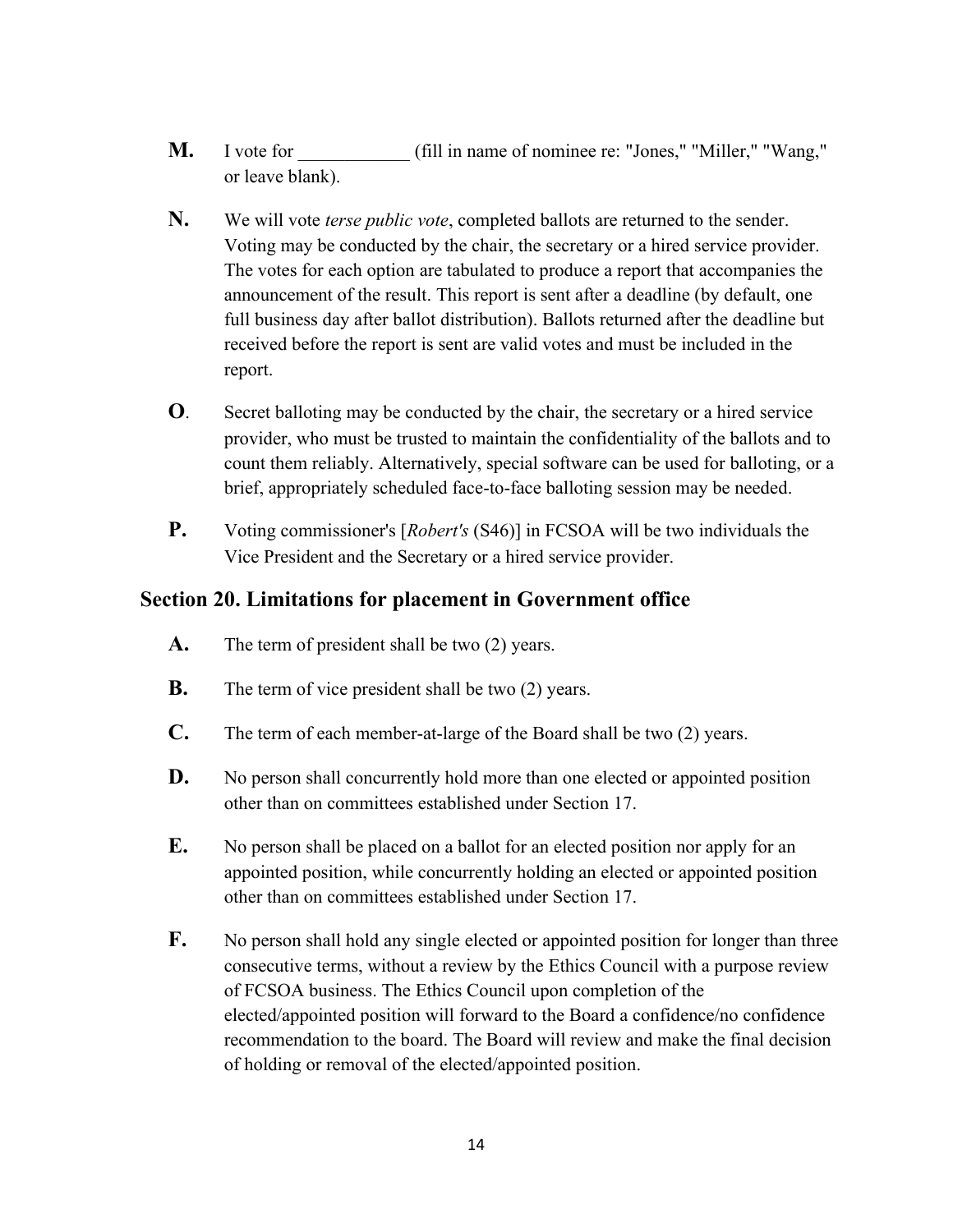**G.** Candidates for any elected or appointed position on the Board, Council, or support staff, must have been a member of FCSOA in the prior fiscal year.

## **Section 21. Calling and Holding of Recognized Meetings:**

- **A.** The president or a majority of the Board shall have the authority to call to order and preside over any Board meeting, except in matters pursuant to Section 14.
- **B.** The president or a majority of the Board shall have the authority to call to order and preside over any regularly scheduled general membership meeting, except in matters pursuant to Section 14.
- **C.** The chairperson of the Ethics Council or his designee shall have the sole authority to call to order and preside over any special meeting of the Council or the general membership held for the purpose of discussing and/or deciding issues in which violations of these bylaws or the Code of Conduct are alleged, except in matters pursuant to Section 21.
- **D.** A quorum of those eligible to vote on motions for a given meeting must be present for the motion(s) of that meeting to be recognized. If a quorum is reached, any motion(s) passed shall be recognized and accepted by FCSOA. A quorum is defined as a majority of those eligible to vote. Any person ineligible to vote due to conflict of interest will not be counted in consideration of a quorum.
- **E.** If an item of business on the table creates a conflict of interest with any person, that person shall not be permitted to chair the discussion of or vote on any motion(s) relevant to that item of business. The attending members shall instead appoint a chair pro tem to preside over the meeting until the disposition of said item is determined. The attending members shall determine by vote to the pointof-order, whether a conflict of interest exists. This applies to all matters of business, whether conducted by a committee, the Council, the Board, or the General membership.

# **Section 22. Resignation from Office**

- **A.** Any member of the Board or the chairperson of the Ethics Council may resign their position, upon formal written notice to the president. Such resignation shall be effective at a time mutually agreed upon by the resigning officer and president.
- **B.** Any member of the Council may resign his position, upon formal written notice to the chairperson of the Council. Such resignation shall be effective at a time mutually agreed upon by the resigning officer and chairperson.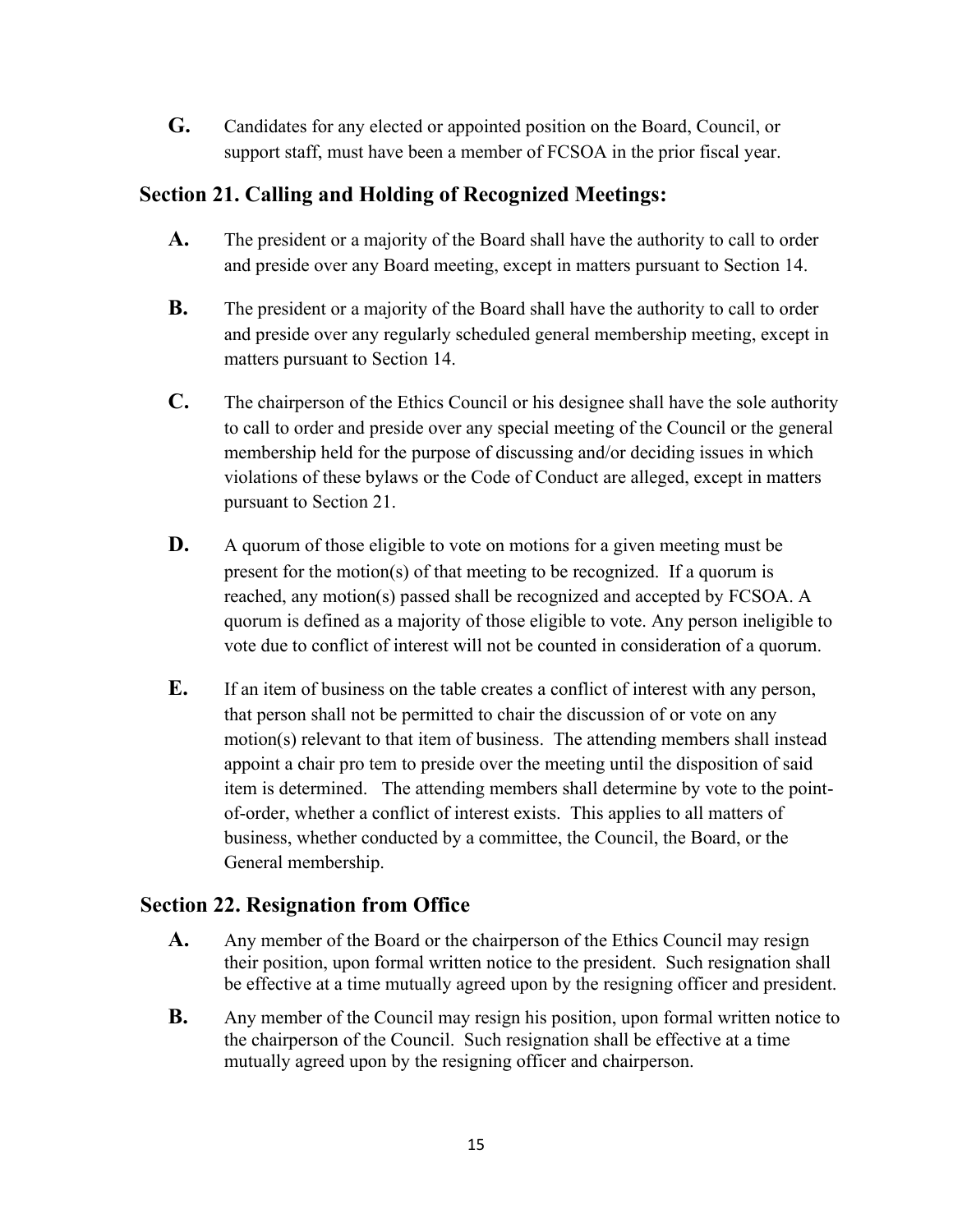**C.** The president may resign their position, upon formal written notice to the vice president. Such resignation shall be effective at a time mutually agreed upon by the resigning president and vice president.

## **Section 23. Impeachment:**

- **A.** Any FCSOA officer whose actions or conduct are detrimental to FCSOA, or who deliberately fails to adhere to the bylaws of FCSOA and or in violation of the Code of Conduct may be removed from office by the following procedures:
- **B.** A written petition, naming the officer in question, listing specific complaints against said officer, and signed by a minimum of (20%) of the membership, shall be submitted to the Ethics Council.
- **C.** The Ethics Council, upon receipt of the signed petition, shall call for an Ethics Council meeting to determine whether sufficient evidence to prosecute the allegations charged against the officer exist. Should the Ethics Council determine that sufficient evidence of violations exist to justify a hearing the Ethics Council will call for such a hearing. If the Ethics Council finds that evidence is insufficient to justify such a hearing the matter shall be dismissed. Any officer charged with a violation has the right to appeal the findings of the Ethics Council and present evidence, question witnesses, and provide statements in defense of the allegations to the Board.
- **D.** The Ethics Council shall within ten (10) business days, call for an impeachment hearing.
- **E.** The hearing shall be conducted in accordance with Parliamentary Procedure.
- **F.** The Board shall conduct the hearing, The highest-ranking board member not involve shall preside over the meeting.
- **G.** The hearing shall be scheduled to take place within twenty (20) business days from the time the Ethics Council receives the petition.
- **H.** A quorum of the Board is required for the hearing to proceed. If a quorum is not reached, the hearing shall be rescheduled for another time within seven (7) business days of the previously scheduled hearing.
- **I.** All voting Board members not subject to impeachment shall be eligible to vote as to the validity of the claims made against the accused in the formal complaint.
- **J.** At the conclusion of the hearing, a vote shall be taken. All votes shall be accepted by the hearing chairperson before the meeting adjourns. Removal from office shall require a majority vote.

# **Section 24. Financial Obligations, Membership Fee (Dues):**

- **A.** The Board of Directors shall set the amount of Dues to be paid by the members for the following softball season.
- **B.** This amount shall be announced to the membership no later than May  $31^{st}$ .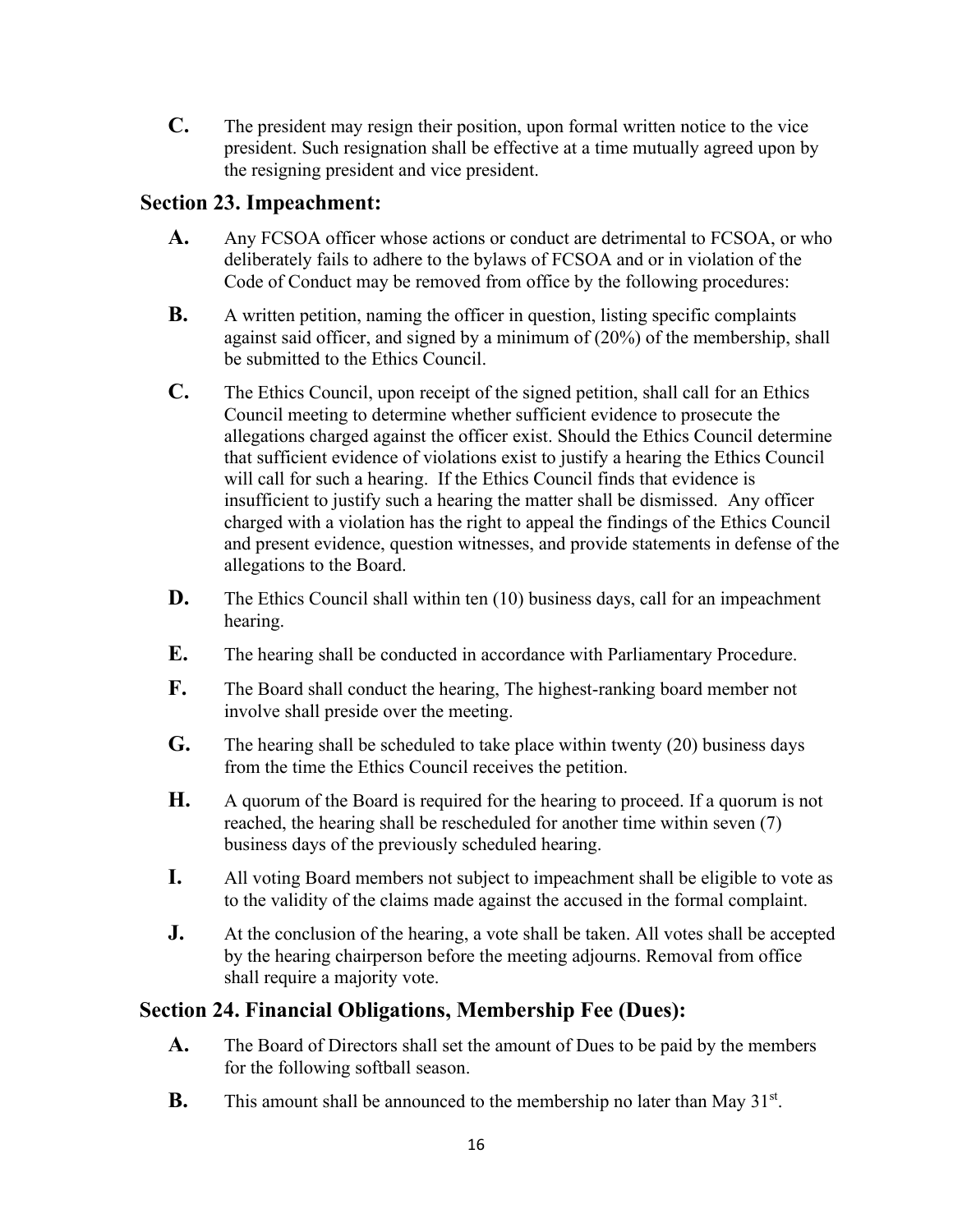- **C.** Any discount offered shall not exceed 20% of the base dues amount. Any penalties imposed shall not exceed 30% of the base amount. Rules governing any penalties and/or discounts shall be disclosed at the time the dues amount is announced to the membership.
- **D.** All dues for the current softball season shall be paid to FCSOA's treasurer prior to February 1st of the current softball season.

## **Section 25. Financial Obligations, Assignor Fees:**

- **A.** Upon Board approval, the assignor shall set the amount of assignor fees to be paid by the umpires for the current softball season.
- **B.** Assignor's fees shall be paid to the assignor at the time and in the manner specified by the assignor.

#### **Section 26. Parliamentary Authority, Parliamentary Law**

- **A.** Roberts Rules of Order shall be the authority on all questions on Parliamentary procedure not covered by these Bylaws.
- **B.** All motions (except those requiring specified higher limits) shall require a majority of the votes cast in order to pass.
- **C.** There shall be one parliamentarian, appointed by the Ethics Council and approved by the Board. The parliamentarian shall insure that parliamentary law and the bylaws of FCSOA are followed during all general membership and Board meetings. The parliamentarian is not a member of the Board or the Ethic Council, and does not have a vote on any matters presented to either body. However the parliamentarian has the right and duty to be present at all sessions of the Board, including executive closed sessions.

#### **Section 27. Amending These bylaws**

- **A.** These articles may be amended only in the following manner:
- **B.** Members may present proposed amendments in writing to the Board after securing a minimum of twenty (20%) of certified members signatures.
- **C.** A majority of the Board may generate a proposed amendment.
- **D.** The proposed amendment(s) can be presented in writing or by email to each member prior to the next regularly scheduled meeting or at a special meeting, called for the purpose of discussing said proposed amendment(s).
- **E.** The proposed amendment(s) shall be voted upon by the members in a meeting held no less than 10 days from the time the membership was presented with the proposed amendment(s). Or via electronic correspondence, to the secretary of